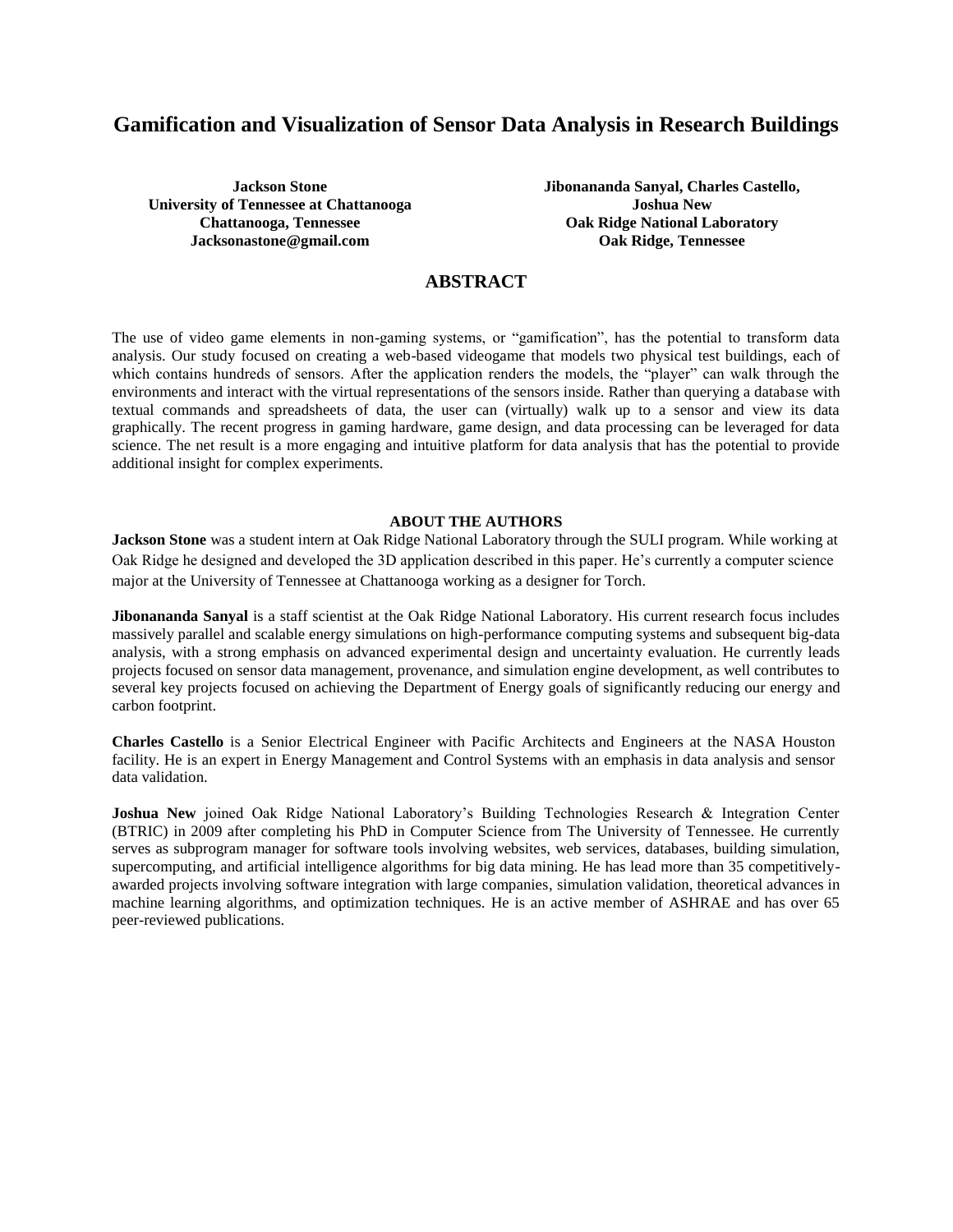# **Gamification and Visualization of Sensor Data Analysis in Research Buildings**

**Jackson Stone University of Tennessee at Chattanooga Chattanooga, Tennessee Jacksonastone@gmail.com**

**Jibonananda Sanyal, Charles Castello, Joshua New Oak Ridge National Laboratory Oak Ridge, Tennessee**

#### **ABSTRACT**

The use of video game elements in non-gaming systems, or "gamification", has the potential to transform data analysis. Our study focused on creating a web-based videogame that models two physical test buildings, each of which contains hundreds of sensors. After the application renders the models, the "player" can walk through the environments and interact with the virtual representations of the sensors inside. Rather than querying a database with textual commands and spreadsheets of data, the user can (virtually) walk up to a sensor and view its data graphically. The recent progress in gaming hardware, game design, and data processing can be leveraged for data science. The net result is a more engaging and intuitive platform for data analysis that has the potential to provide additional insight for complex experiments.

#### **INTRODUCTION**

Gamification, being the use of video game elements in non-gaming systems to improve user experience, is increasingly used as part of the educational process as well as in business. In business, gamification is used to improve employee performance and customer satisfaction by giving immediate feedback. Recent studies have shown that online customer interactions may increase 30-40% (Palmer, et al, 2012). It's also being used by many employers to train their employees more effectively, resulting in a decrease in the turnover rate (Rozenfeld, 2014). The research firm Gartner, projects that 70% of 2,000 global organizations depend on gamified applications for employee performance, health care, marketing, and training with 50% of corporate innovation being gamified (Gartner, 2011).

Oak Ridge National Laboratory's Building Technologies Research and Integration Center (BTRIC) has two reconfigurable commercial buildings deployed on Flexible Research Platforms (FRPs) (Hughes and Patrick, 2012) as illustrated in Figures 1 and 2. The first building is a single-story metal warehouse building referred to as FRP1. It was constructed in coordination with the Metal Building Manufacturer's Association to represent the most prevalent warehouse building in the U.S. building stock. The second is a two-story medium office building called FRP2. It was constructed in coordination with DOE's Building's Hub, a 10-county region around the Philadelphia Naval yard, to represent the most typical, late-70s era office building in that area. These buildings are equipped with emulated occupancy to simulate thermostat control, lighting, equipment usage, and human emulators emitting heat and moisture according to a set schedule in line with industry-standard benchmarks. A large number of sensors measure a number of variables such as temperature, relative humidity, power draw from miscellaneous plug loads, HVAC efficiencies, as well as heat flux across doors, windows, and walls. The two commercial buildings comprising the FRPs stream data at a 30-second resolution for a total of 1,071 channels for both buildings. The FRPs are also equipped with a weather station to record current conditions. The sensor data is collected using dataloggers from Campbell Scientific and are saved to a shared network location as well as a database for later analysis. A number of scientists conduct experiments in the FRPs, run simulations, and perform analysis with the data collected.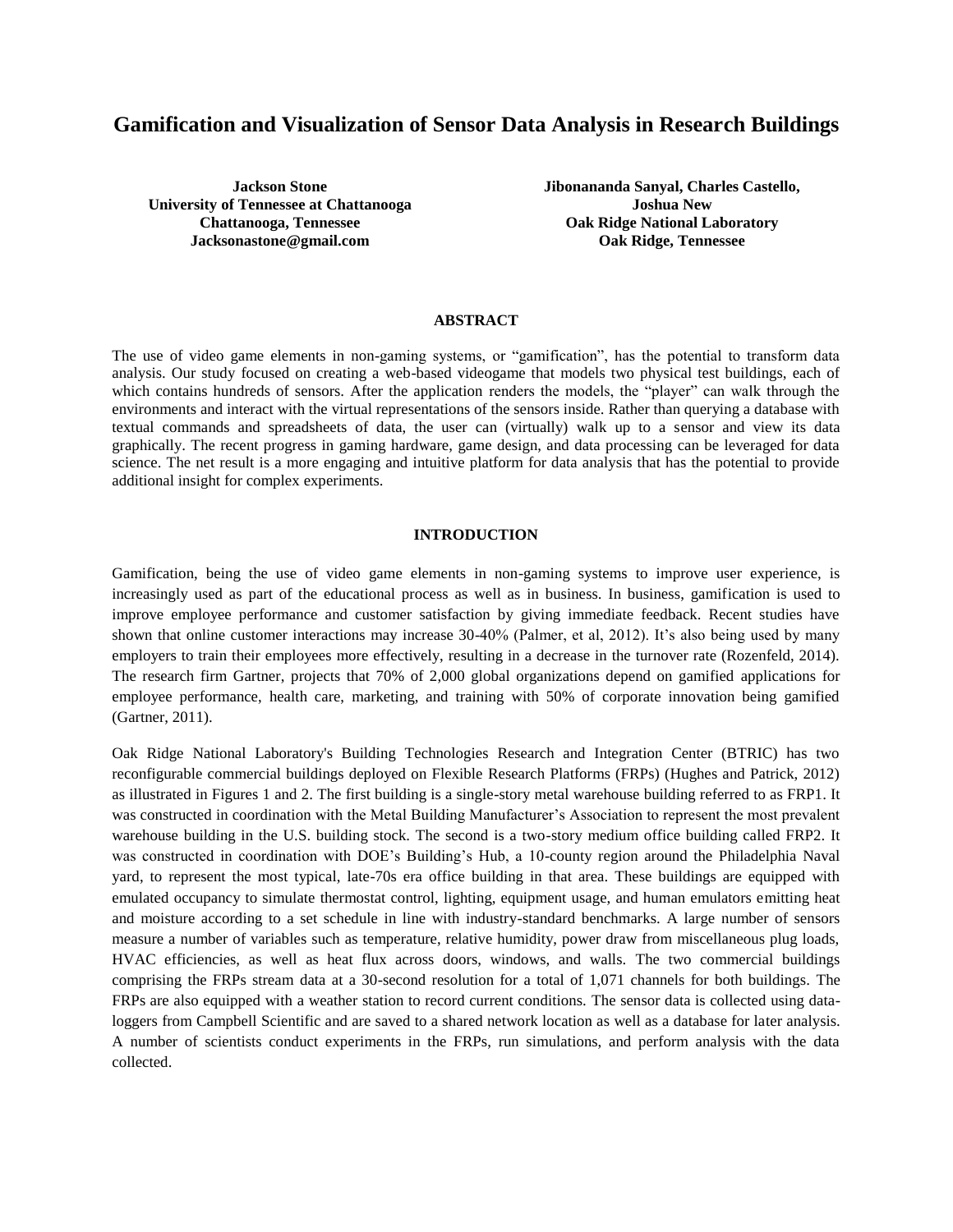This paper describes how the gamification of this sensor data is utilized to enhance data analysis through grounding the data in a virtual 3D space. In this way, a three-dimensional spatial component is added to the data analysis process allowing a greater amount of interactivity on the part of the user by allowing them to navigate this 3D space and associate data values to physical locations in the facility space. This allows for immediate association of any values, anomalous or otherwise, to physical components in the FRPs.

Our objective was to create an analysis application that leverages the benefits of 3D game-like interactions while enabling analysis. Such an application benefits both the technical user, who needs to draw correlations between certain channels of data as well as the non-technical user, who requires less detailed knowledge of the types of processes within the FRPs. The application gives each class of users a visual metaphor to understand and explore the data rather than long tables of data whose meaning is not always readily apparent. It provides an enticing, less taxing environment for the researcher, while having an easy to learn, unimposing, and informative interface for the nonresearcher. The breadth and complexity of the many data types being measured within the FRPs, combined with the spatial nature of sensor placement provide an ideal set-up for testing and utilizing a gamification approach for its analysis.

Unity 3D, a game development engine, was used for the development of the 3D game environment. The rest of the paper discusses the technical process of creating the gamified analysis tool involving database integration, creation of 3D renderings of the buildings, placing sensors in their corresponding virtual locations, streaming data in real time, creating an interface for interacting with sensors, securing proprietary data, and integrating it into an existing website. Conclusions and future work are then discussed.





 $(a)$  (b)

**Figure 1. (a) Flexible Research Platform #1 – interior of the single-story Warehouse; (b) FRP #2 – Exterior of the two-story, medium office building**

# **GAME ENVIRONMENT DESIGN**

# **Overview of Game Creation**

The process of creating the analysis game consists of several components. First, there was a need to create working virtual representations of the FRPs within Unity. Second, we needed to design a way for sensors to be generated and placed dynamically within the Unity application to account for changes along with an interface that would allow a user to interact with them intuitively. Third, each generated sensor's data had to be retrieved while maintaining the security of proprietary data in the database. Fourth, an analysis tool had to be implemented within the game to allow selection and retrieval to juxtaposition multiple channels of data for the user. Finally, the application was envisioned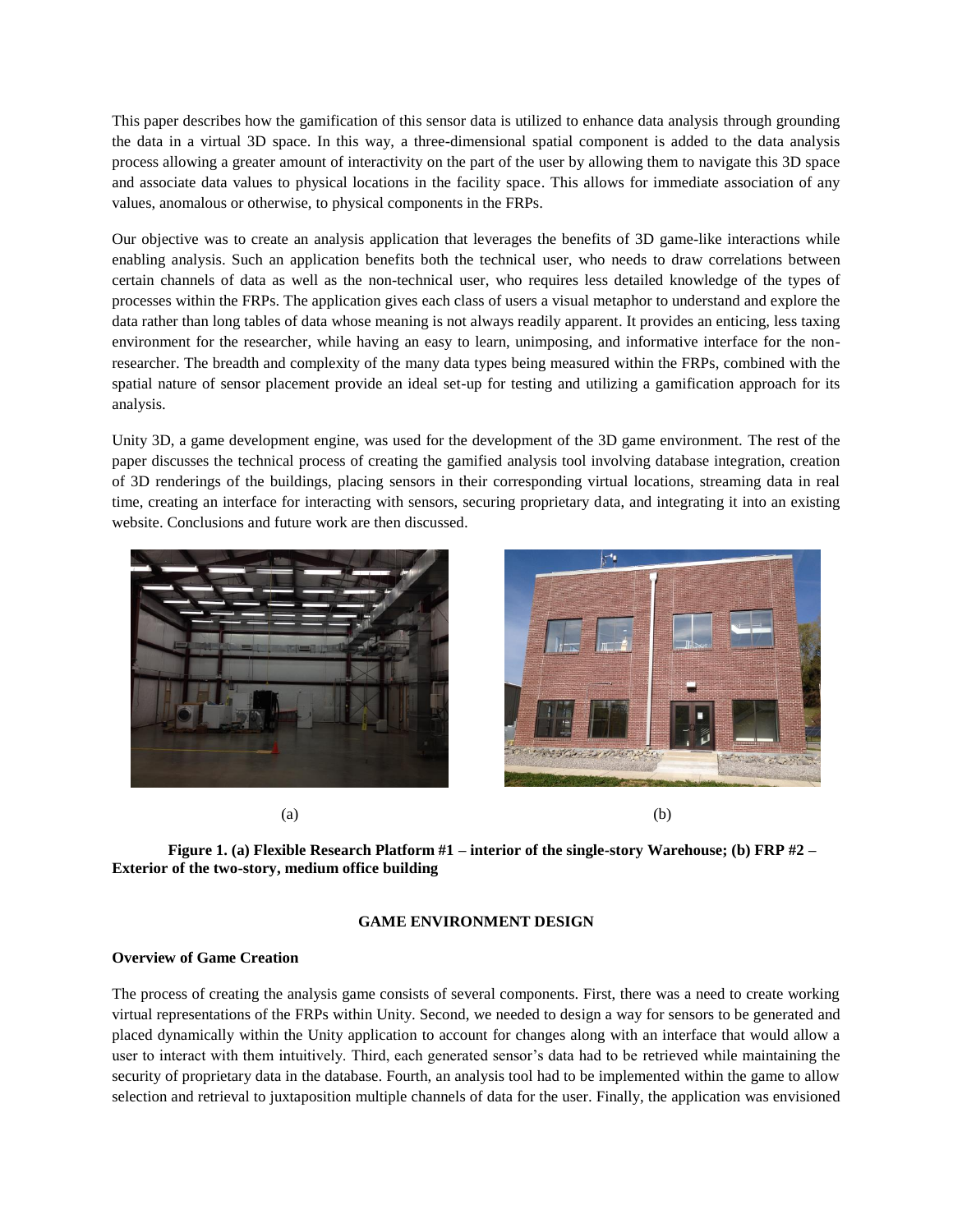to be integrated into an existing website for the Flexible Research Platforms as a new tool for analyzing experimental data.

## **Virtual models**

One of the first hurdles was creating the 3D models that worked within Unity. Each facility presented its own challenges and therefore each required a different approach for creation.

For the warehouse, no prior 3D model existed so Unity's asset store was used to purchase a model similar to the existing building. It was scaled to fit the warehouse's dimensions (Figure 3) which substantially increased the model quality and saved us dozens of man hours. The model we used was not a perfect match to the original FRP1, but this was acceptable considering that the intent of the game was to give a sense of what was occurring in the FRPs. The model selected was close enough for immediate identification of the different components.



**Figure 3. FRP1 to scale warehouse model that was purchased from Unity's asset store, with added lighting and air conditioning ducts.**

In the Unity design environment, adding lighting is a simple dragging operation of light objects into the model where they are needed, and tweaking the brightness till it is realistic. Though the process was relatively simple, it required manual calibration to get something that matched qualitatively to the real-world experience. For collision and clipping control, Unity's built-in functionality was used with the imported model. However, the automated process was not always consistent so manual effort was required to double-check and edit such that everything behaved in the way that was physically realistic.

A 3D model of the two-story office was available as a Revit file created by other researchers at the center. This model was imported into Unity as illustrated in Figure 4. However, the planes comprising the walls of the model overlapped, causing the rendering engine to render choppy textures and creating disconcerting visual artifacts from multiple walls overlapping and rendered through one another. The building had two levels but the model did not have a stair case or doors. It also did not have any colliders. In Unity, a collider is a component of game objects that prevents them from intersecting by performing collision detection on every frame. Without these in place, a player would fall through the floor of the model when Unity's physics engine simulated gravity. Also, for the videogame environment, lighting objects need to be added for anything to be visible. Revit files either do not encode or do not retain these when imported into Unity, so they had to be added manually (Figure 5).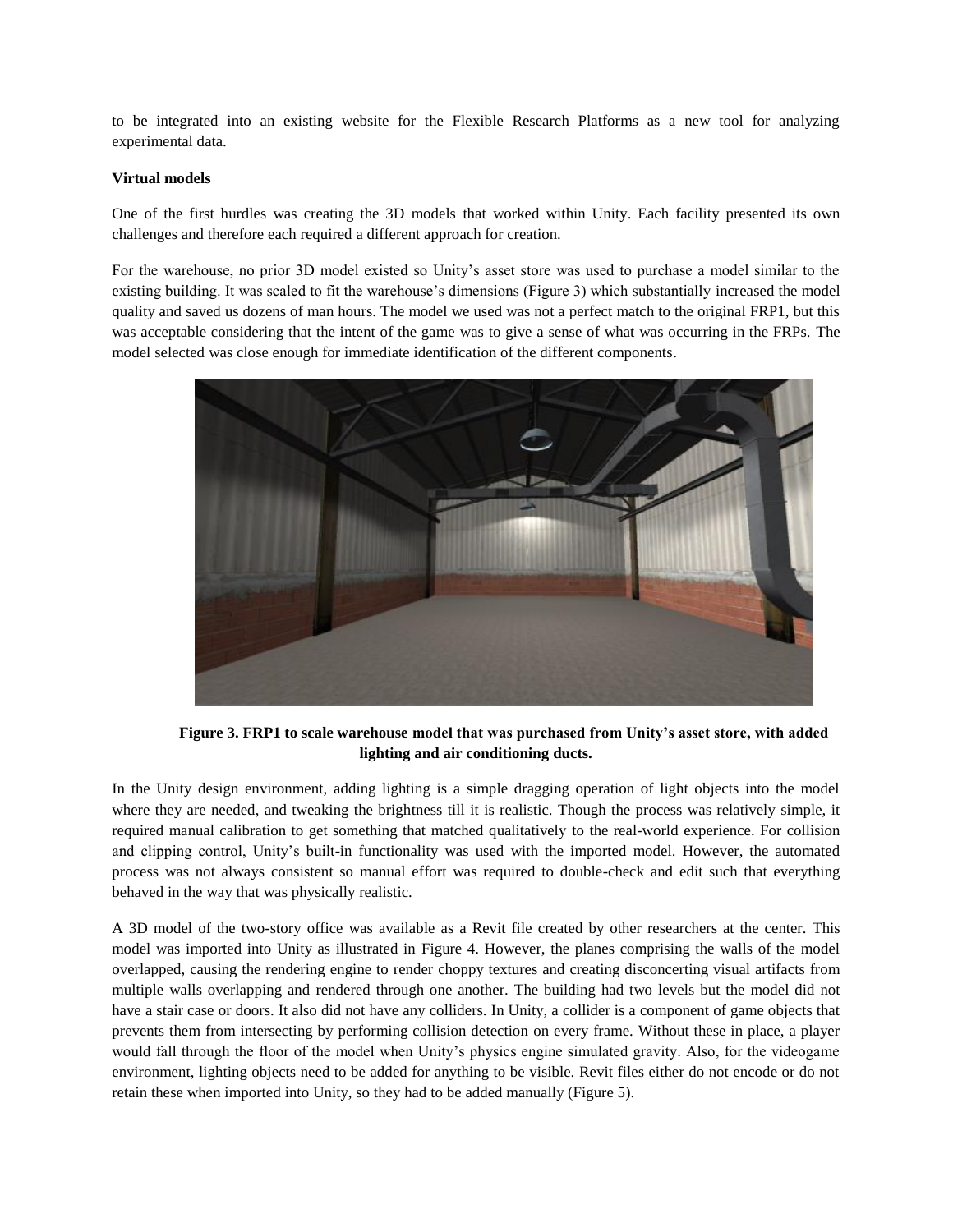

**Figure 4: Revit file for FRP2 after import and a light object added. Due to format differences and file conversion losses, the walls are flat planes, have no textures applied to them, and have no colliders for physically-realistic interaction.** 



**Figure 5. The final FRP2 model includes several aesthetic effects including wall thickness, texture, environmental lighting, and effects such as grass and a sky box surrounding the building.**

In the instance of FRP2, a decision was made to give the player the ability to walk through interior walls by not giving them colliders and having the player jump up to get to the next floor, rather than taking the stairs. This allowed easier navigation within the virtual environment. When placing plane colliders in Unity, one can determine which side triggers a collision and prevents intersection. This allowed us to create one-way boundaries. This was done with the flooring of FRP2 in such a way that the ground kept players from falling through, while the ceiling did not keep them from going through. The jump height of the player was tweaked (see Figure 6) to allow them to jump from level to level. Not only did this save researchers time at getting to another point of interest, but it allows physically unrealistic environmental interaction which can be simultaneously efficient and pleasantly rewarding. Rather than rotating a 3D model to see it from all angles, they can walk or fly around it while easily moving from level to level.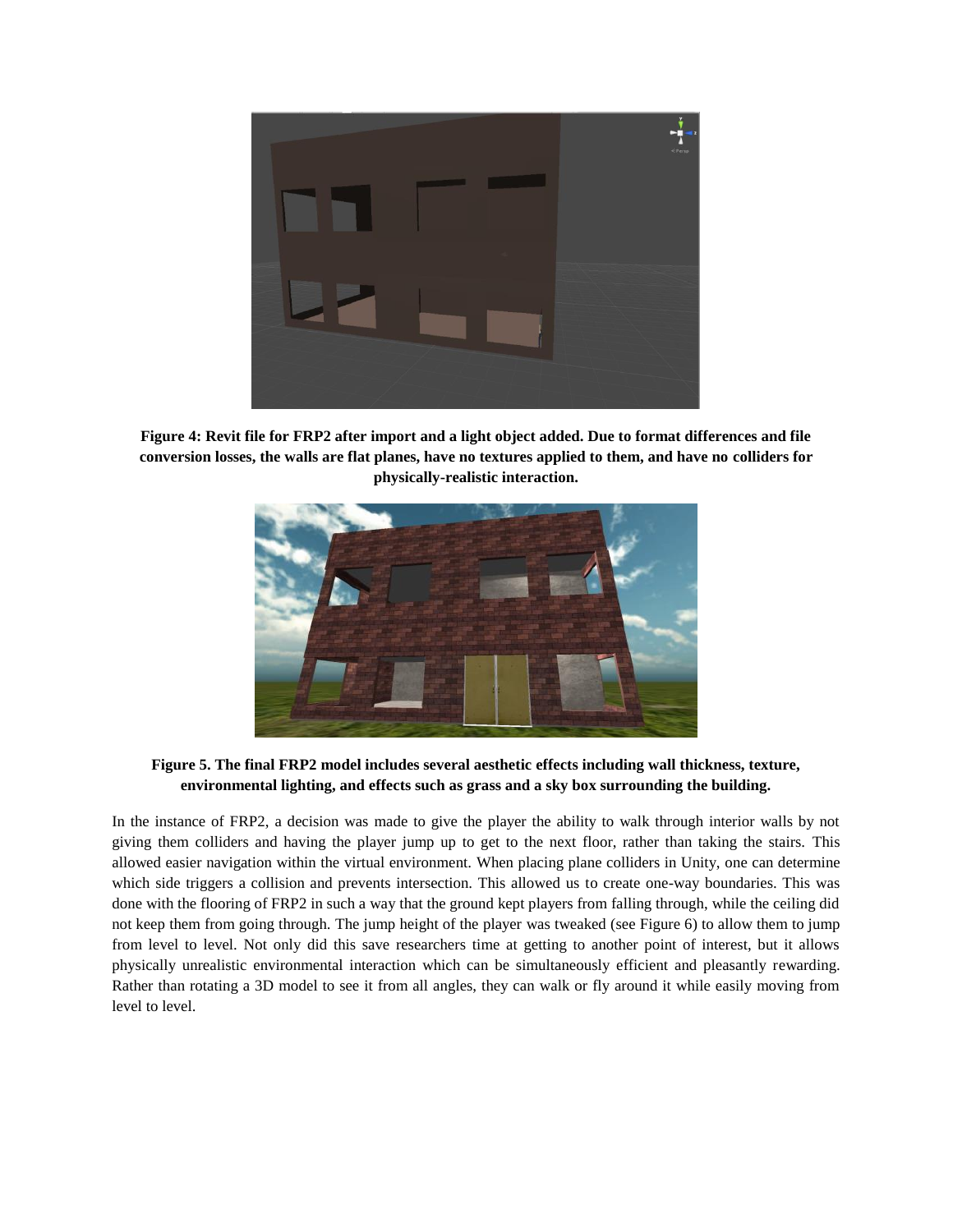

**Figure 6. A player flying above the virtual FRP2**

Once the models were created, we added a plane with a grass texture and a sky box along the perimeter. After that, the Unity's premade first-person character controller was dropped into the scene and we were able to walk through our buildings. This gave us the typical computer game control options for mouse and keyboard-based turning and directional movement.

# **SENSORS IN THE VIRUAL ENVIRONMENT**

#### **Sensor Placement**

Adding sensors and their locations to the virtual models was a critical step. This presented two major challenges. The first was to dynamically place sensors within the model so that our model could change as the physical facility changed, especially in relation to security level changes for different sensors. The second was finding an intuitive way for the user to interact with the diverse types of sensors throughout the building.

In the FRPs sensors are frequently replaced, added, or removed. This becomes increasingly common as more sensors become uncalibrated, fail, drift, or otherwise report undesirable data. Also, it is a living laboratory where experimental envelopes and equipment are frequently changed. Due to the temporal nature of the FRPs' composition, we elected to dynamically allocate virtual sensors based on data about the real physical sensors to mitigate the need to manually change properties in the Unity Editor every time something changed.

To accomplish this dynamic generation of sensors we used a database to store physically measured x, y, and z values for each sensor's location and a corresponding column ID to the original database which stores the sensor data. As sensors are moved, added, and removed, only the database storing the sensor location and ID requires updating.

A user selects the table whose sensors they want to view and the time period of data they want to query through a front page within the game engine which was tied to the main database. Once selected, the web application game would use Unity's WWWForm syntax to post to a PHP script we had stored on the same database that contained the x, y, z, and the column ID of the sensor's data in the database. The PHP script would then call the appropriate MySQL query, and output the result in an HTML page. The game then read the HTML page, storing the coordinates and IDs, and created sensor objects in the corresponding locations (Figure 7 and 8).

Some sensors record data from proprietary equipment and are covered through Non-Disclosure Agreements, so password protected login and proper user-based access controls is used. This feature filters the list of sensors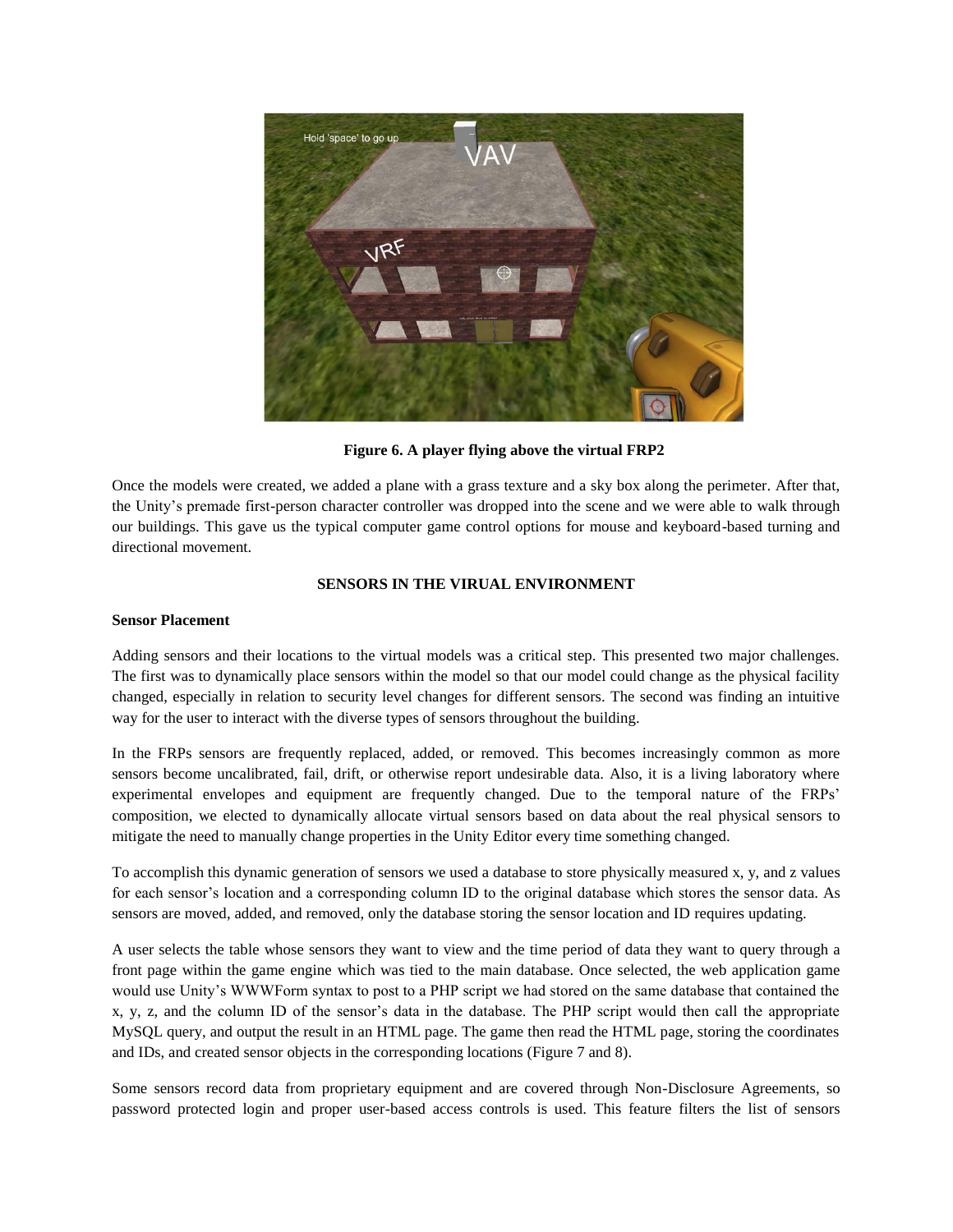allowing only the permitted ones for a user to be fetched from the server. The previously mentioned PHP script contained a login SESSION variable that contained a string indicating security clearance level. It would then crossreference their security level with that of each sensor. If the user's security level was greater than or equal to what was required, then the x, y, z and column name would be returned. Otherwise, it would skip that sensor and not output its information, preventing the game from rendering it.





# **Sensor Interface**

Between the two FRPs there are over a thousand sensors embedded in the walls, ceiling, air vents, air-conditioning units, and circuitry. Many are imperceptible; they often overlap, are packaged into the same envelopes, and are sometimes integrated into the circuitry itself. The diversity of sensor setups led to a complication that had to overcome when deciding how best the player could access the data of these sensors and how to visualize them in the game.

Sensors are rendered as separate white cubes in the 3D models. Once the game had read the x, y, and z coordinates, it would create a sensor game object, the white cube, in the corresponding locations in the model. Once this was done the next step was determining how players would select a desired sensor. Because the mouse was used to turn the player's head, when a mouse click was implemented to select a sensor, it often caused a slight movement causing the sensor to move away from under the cursor. The 3D nature of the environment made this more acute the further the sensor was located from the player. To alleviate this, a first-person shooter game affordance was implemented giving the player a gun that they could aim and shoot at sensors. This not only gave an easier to use interface but also gave it a more stimulating experience within the FRP models.

While this worked for most sensors, a problem arose when many sensors were within close physical proximity. Many sensors are embedded within the building envelope, overlapping, or within an HVAC unit, so a system needed to be put into place to allow a user to select sensors from a grouping. Instead of implementing an additional level of complexity with database assignment of groups for each sensor, a minimum distance was set between sensors where two sensors would automatically be assigned a group, envelope, or equipment if they were within the minimum distance to one another. If a sensor that was part of an envelope that was part of an east-facing wall, there would be a drop down menu that would allow a player to see all other sensors grouped into the same envelope. From there, they could select any one the sensors in that envelope. So the gun became a means of selecting both individual sensors or a grouping of sensors.

### **Database Interaction**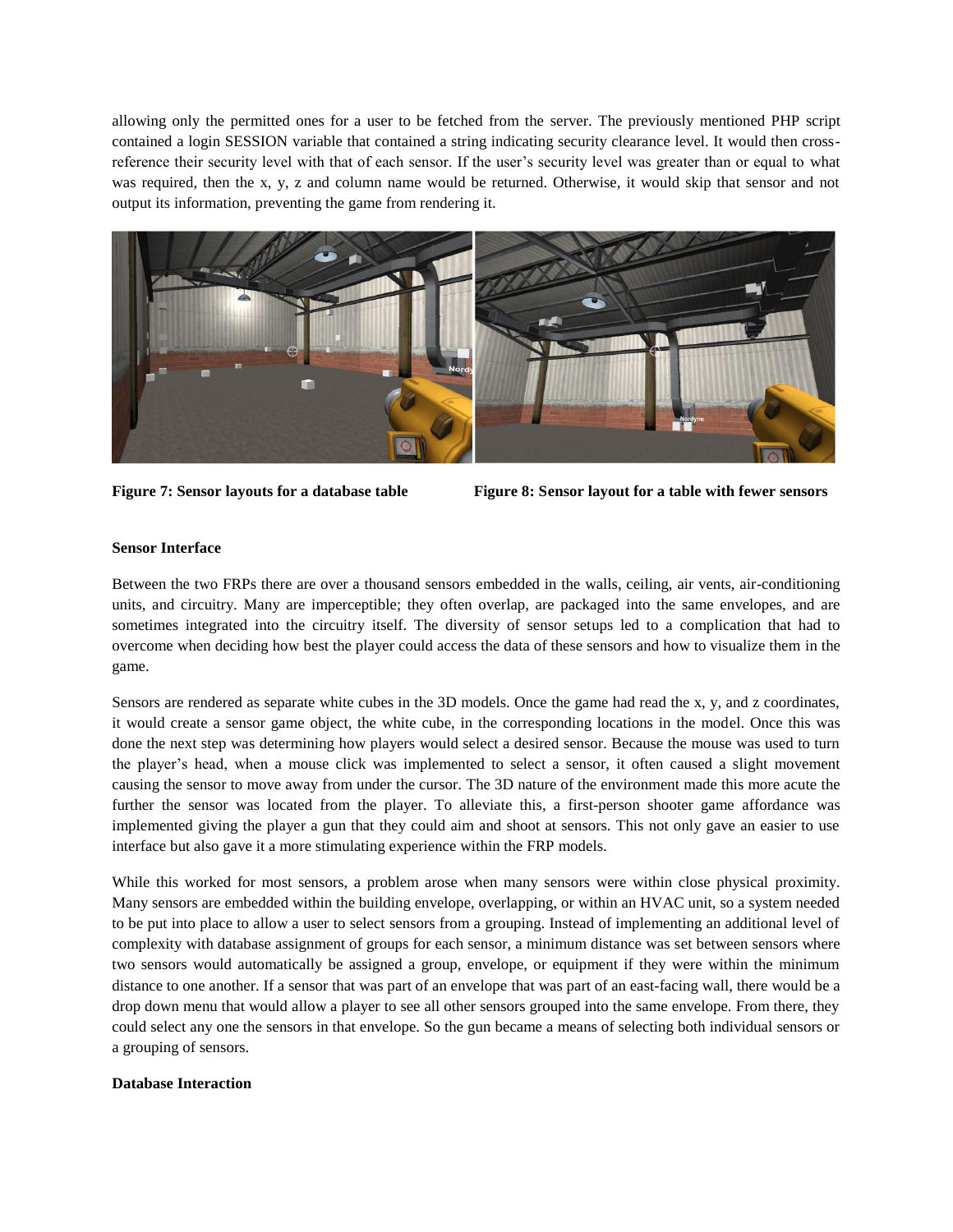Once an operational and intuitive interface was constructed, we connected the sensor IDs to the actual sensor data using a combination of the Unity specific C# library, PHP, HTML and MySQL (see Figure 9). The data setup required us to run our game came from two different servers. One contained x, y, z locations, descriptions, security levels, and column IDs that were identical in both servers. The second server contained the data that streamed in from the sensors themselves, as well as all other metadata, such as units of measurement, sensor health, name of the building in which it was located, and a matching column ID. Security requirements compelled us to use two servers. In the discussion below, we'll refer to the database that contains the sensor data as S, and the second server that contains the information necessary to place sensors in the application as A.

The system we used for data retrieval was largely based on how game designers create high score boards in Unitybased games. Unity has two classes, WWW and WWWForm, which allow a programmer to post data to a PHP script stored on a server while in the application. The PHP scripts on our servers receive this post, and based on the information in the post, then call a corresponding SQL query to get the desired data. It then outputs the data as an HTML page. The WWW and WWWForm classes can then be used to read data from the output HTML page.



**Figure 9. A system diagram of the interaction feedback loop for our application.**

Our game goes through five stages when starting up in order to place sensors dynamically in the models, the last four of which utilize the above technique. The first is logging in to verify the user has the appropriate credentials to view the data. The second is getting a list of all the tables in database S so that the user may pick which one they want to view. Once they have selected their table, the third step is to get a list of all Column IDs in that table from S. The fourth step is using the retrieved IDs to find all the appropriate rows in A, retrieving all needed location information. It is at this stage that the PHP scripts check security levels, making sure no proprietary sensor data will be retrieved if the user doesn't have the clearance. If the security level of the user is less than that of the sensor, no information of the sensor is sent to the HTML page that is scanned by the game. The last step is then pulling the sensor data from the selected table for the timespan for each sensor.

The application then creates all dynamically placed sensors throughout the models, all of which contain the data from their physical counterparts. The sensors are also put into their groups.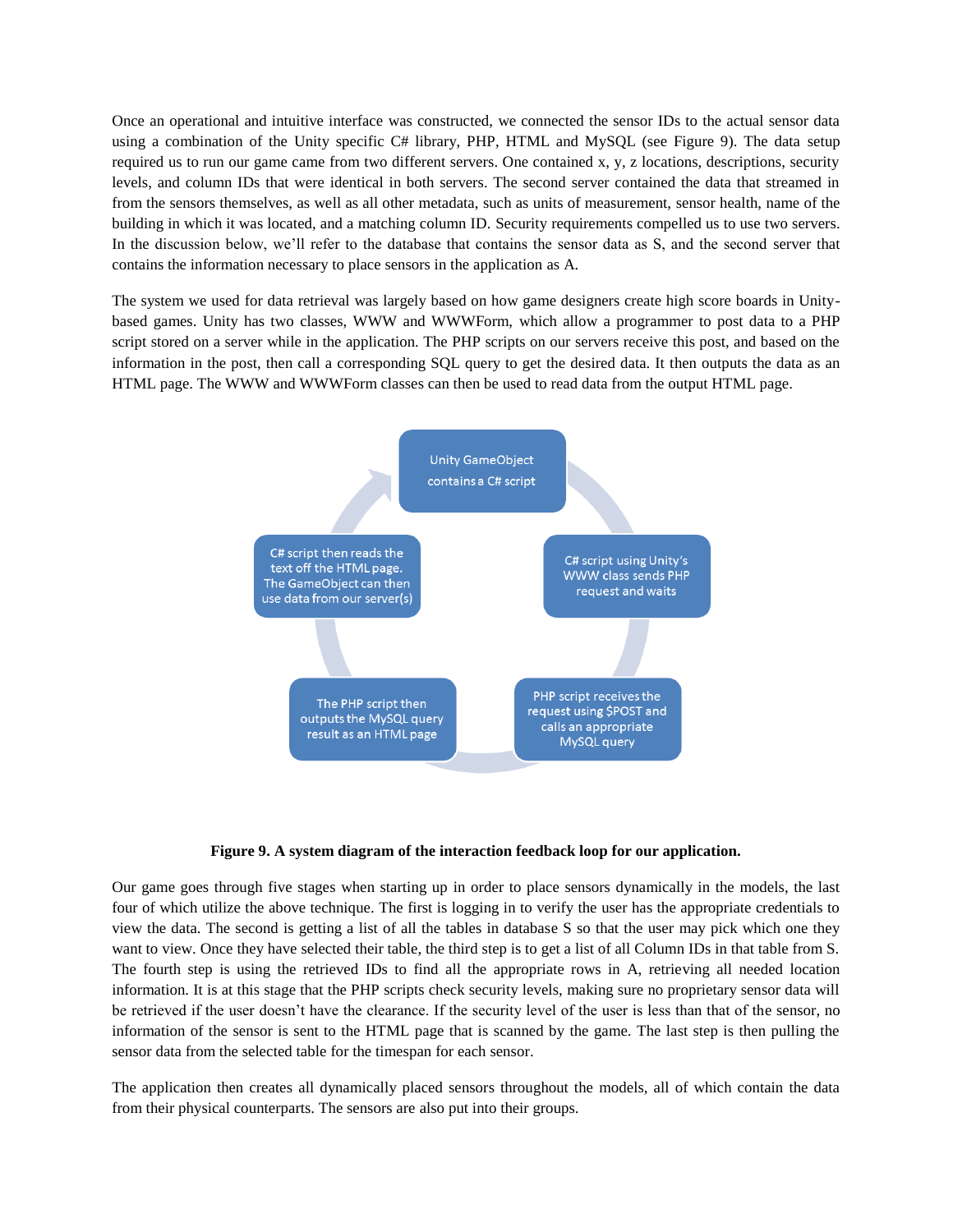# **INTERACTIVE ANALYSIS AND VISUALIZATION**

Unity, being a development engine most commonly used to produce videogames, was not created with data analysis in mind. For example, Unity has no basic, out-of-the-box graphing functionality. There were add-ons on Unity's asset store that could have covered basic graphing situations, but the unconventional, multi-server database setup proved challenging for these solutions. Instead, we elected to create our own graphing utility in Unity from the ground up.

The application required the capability to compare data sets on the same graph in order to preform basic analysis. To accomplish this, an interface was designed that allows the user to dynamically create custom groups and add or remove sensors from a group. To compare two or more sensors to each other, the user could add them to the same group. If they then selected that group, all the sensors in that group would have their retrieved data plotted, each sensor having a unique color (see Figure 10) by sending proper directives to Unity's particle engine.



**Figure 10: Groups of individually-colored sensors can be graphically displayed in-game.** 

In database S, there are over two dozen different data types, so there was a need to handle multiple combinations of axis types. In addition, some of the data fields are unitless, so there became a need to label and manually assign which sensors' data appeared on the axes. Another issue was that many sensors shared a single data stream with another column indicating which sensor was sending data at a given time. The graph generated had to be dependent on multiple sets of data. To deal with all of these, we needed a high level of customizability with our graphing utility which we were able to achieve by leveraging Unity's built in particle system.

This approach proved a simple and adequate solution to the problem but also suffers from some specific limitations. In Unity, particles are not optimized for graphical use. Each particle contains a host of variables that are commonly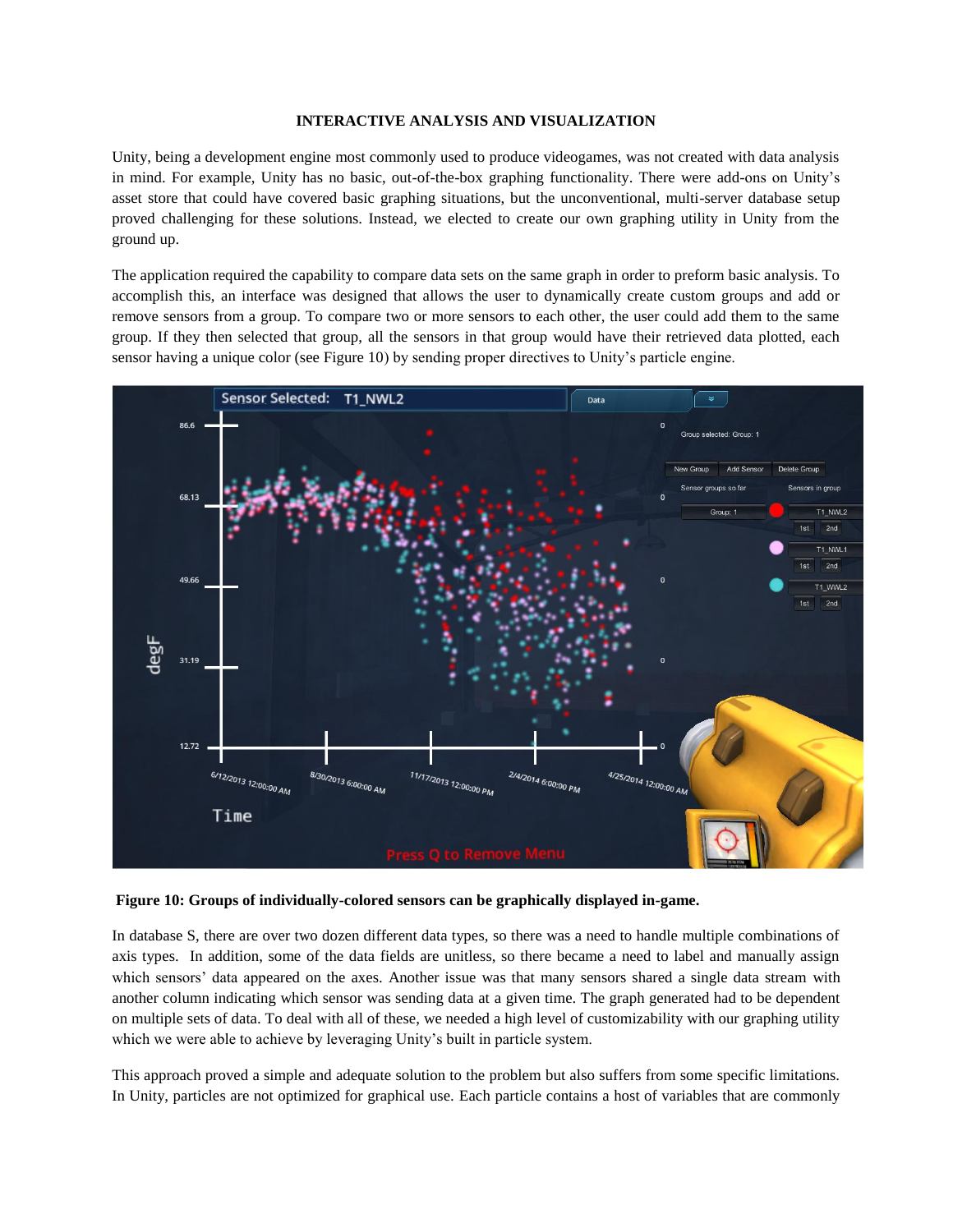utilized in videogame settings such as particle momentum, rotation, linear drag, angular drag, shade, color, speed, etc., that are not meant for creating basic points on static graphs. The large demand made by large numbers of particles began to lag an average strength desktop computer when rendering beyond approximately 10,000 points on a graph. However, when under this value, the game operates smoothly and 10,000 points is often enough resolution for most needs. The main startup page was created to inform the user of this limitation and guide them into selecting a manageable set of data for exploration.

## **SOFTWARE INTEGRATION**

The entire Unity interface was embedded into a previously developed application named ProvDMS (Zachary 2014), a provenance application for tracking data use. This provided a common authentication mechanism as well as retrieval of the user's access privileges to display sensor data.

Upon login, the player typically steps through the game as follows: the player is presented with a list of all tables and two scroll bars, one for selecting the start date and end date for data of interest. Below that is an estimation of the number of data points in between is used to inform the player whether they may experience lag. Once finished, they click "GO" (Figure 11).



**Figure 11. A screenshot of the main menu of our application inside a web browser.**

Based on the table selected, either the FRP1 or FRP2 model is rendered, with the appropriate sensors in place. Certain sensors only send data to certain tables, so based on which table is selected, different sensor layouts may render. The player can then walk through the facility with traditional W, A, S, D controls, jump with the space bar, turn their head and aim with the mouse, and shoot their gun by clicking. When a sensor is hit, a plot of its data is generated as a heads-up display. From there, the user can exit to select another sensor, add the selected sensor to a group, view all other sensors in the same envelope, or view an image of the physical sensor if one is on our server.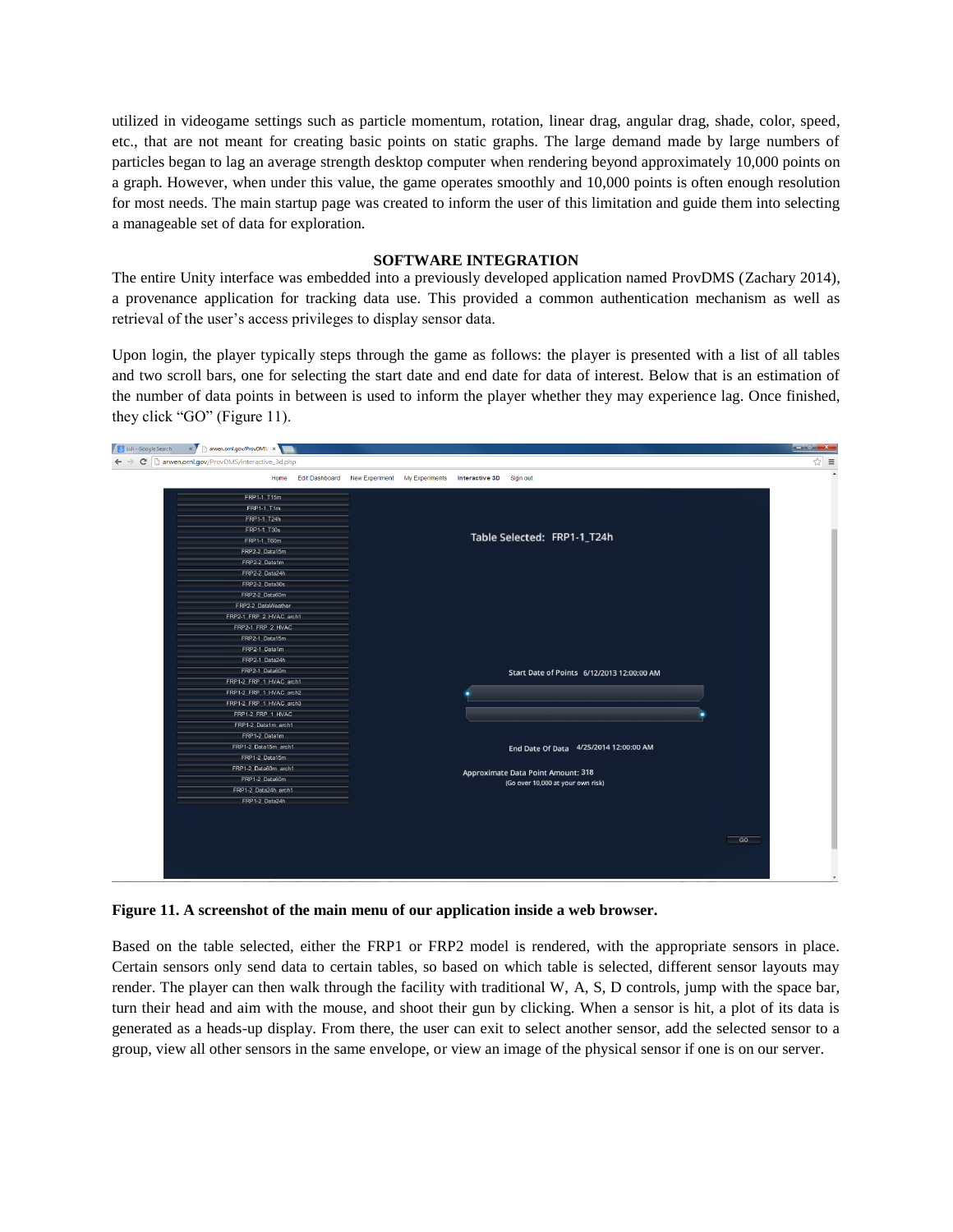The end result is an intuitive and informative application that can be utilized for data analysis in a way that incorporates the spatial relations between sensors, so rather than only comparing sensor to sensor, the analyst can compare location to location.

## **CONCLUSION**

This application illustrates a method for leveraging gains made in game design techniques for the purpose of scientific analysis. The project required approximately 500 man hours by a sophomore undergraduate, but includes the time spent learning the software from scratch, decoding the building data to construct models, and populating a second database with measurements of physical sensor locations.

This more enticing and user-friendly experience is immediately approachable and has the potential to raise the bar of what analysis tools can do. A non-technical user, such as a potential investor who may only need a general picture of what the project accomplishes, can immediately step in with minimal training and navigate the 3D analysis tool, and actually see the data stream in, and where it is streaming from. This provides a shallower learning curve to navigate the massive database as well as providing a more engaging environment. Technical users on the other hand can see where a malfunctioning sensor is located in a building and communicate that to a repair team. They can also recognize anomalies in data that are spatial in nature, such as poor insulation in a section of one of the FRPs. For this reason, any data, that may have relevant spatial factors about where the data is coming from would benefit from this type of 3D analysis tool because it is able to concisely communicate that information without adding another set of numbers to the display.

Through unconventional projects like these the more main stream analysis techniques can field-test proof of features worth adopting. Not only does it make analysis a much more welcoming and inclusive, but it's more fun, keeping users at the application longer. This type of gamification has the potential to spur new interfaces and new methods of communication between the technical and non-technical, lessening the communication gap by making the application feel more approachable.

One of the most obvious advantages to the approach demonstrated is the non-technical requirements for operating the system. It does not require a user to have memorized SQL syntax or to be overwhelmed with screens full of data. Instead they click on a table, drag a couple sliders, then move and shoot like in any other first-person computer game. With 97% of American youth playing video games, analysis tools can help transition toward long-term educational benefits and the potential to spark a child's interest in analysis. Gamified educational applications can function as a bridge between the technical professional and a non-technical audience. Often the two must work together, but due to different skill sets there is frequent miscommunication. A way to assist in communication is to create an application that they can both use by lowering the learning curve, but maintaining utility. Gamified tools provide a possible solution. With today's large amounts of data, visualization is a necessary approach to understand our data. Visualization, with gamification can provide a newer, more enticing packaging and present that data in a way that is consistently more engaging and productive.

### **ACKNOWLEDGEMENTS**

This manuscript has been authored by UT-Battelle, LLC under Contract No. DE-AC05-00OR22725 with the U.S. Department of Energy. The United States Government retains and the publisher, by accepting the article for publication, acknowledges that the United States Government retains a non-exclusive, paid-up, irrevocable, worldwide license to publish or reproduce the published form of this manuscript, or allow others to do so, for United States Government purposes. The Department of Energy will provide public access to these results of federally sponsored research in accordance with the DOE Public Access Plan [\(http://energy.gov/downloads/doe-public](http://energy.gov/downloads/doe-public-access-plan)[access-plan\)](http://energy.gov/downloads/doe-public-access-plan).